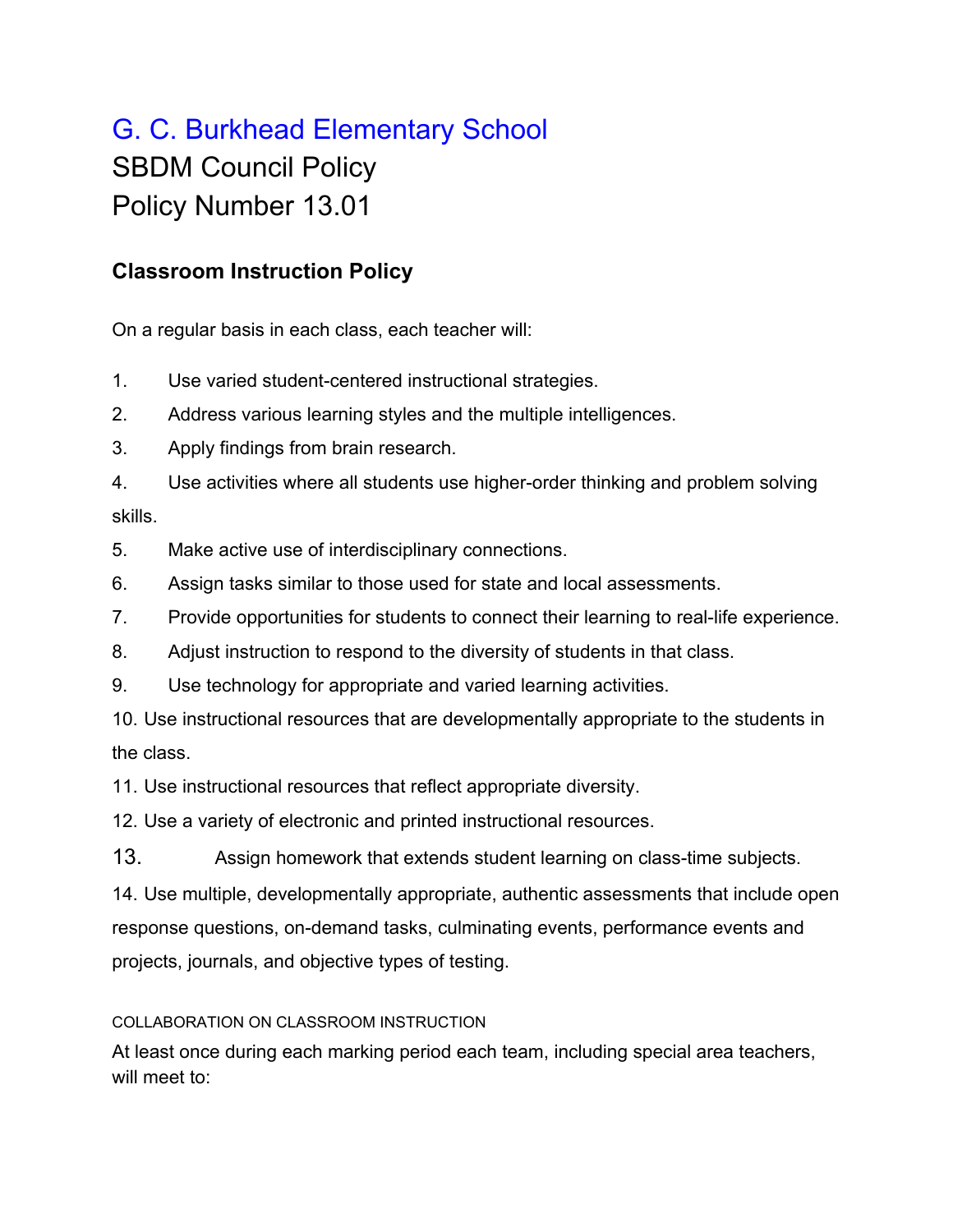- 1. Review the activities they have each used.
- 2. Discuss successes and challenges.
- 3. Share possible solutions to challenges.
- 4. Identify areas needing further work or support.

At the end of the meeting, the teachers involved will send an e-mail summary of their conclusions to the principal (or principal's designee).

PRINCIPAL'S ROLES

The principal (or designee) will:

1. Check for success in implementing this policy as part of regular classroom observation and evaluation of each teacher.

2. Include areas needing added work under this policy in recommendation for individual teachers' professional growth.

## **Protection of Instructional Time**

The G. C. Burkhead schedule will provide the required 1,050 hours of instructional time or more, and students will be actively involved in learning through those instructional hours. To ensure this:

1. Broadcast interruptions from the school office will be limited to homeroom periods and emergencies. Wherever possible, e-mail, telephone, quiet messengers, or waiting until class is done will be used.

2. Students arriving in each classroom will immediately have work to begin without waiting for other students to assemble.

3. When a scheduled activity is unexpectedly delayed or cancelled, students will be given alternative, substantive learning activities to undertake.

4. Videotapes and television broadcasts will be used only when they efficiently convey knowledge and skills called for in the curriculum and are integrated into other